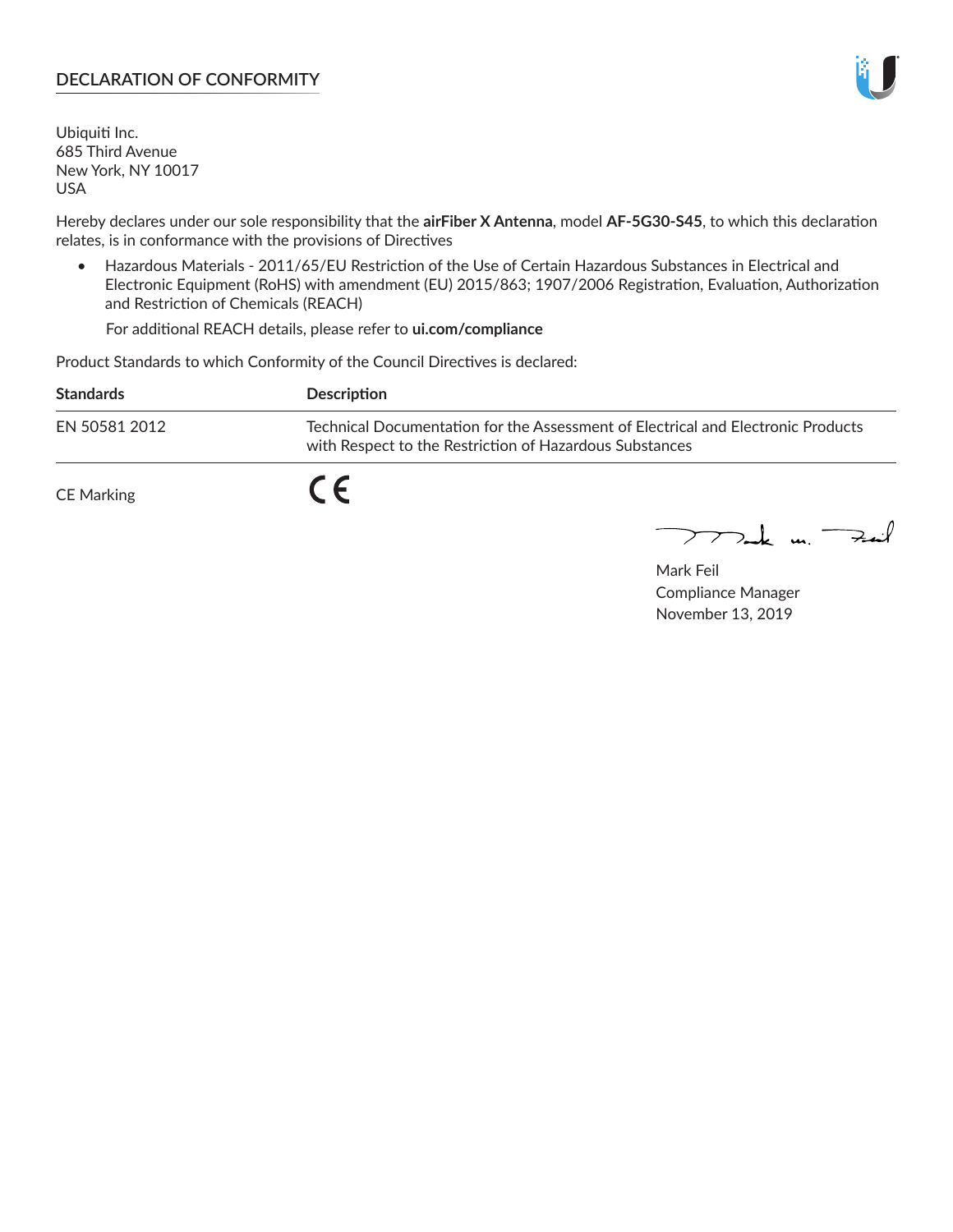# **DECLARATION OF CONFORMITY**



## **български** [Bulgarian]

С настоящото UBIQUITI декларира, че това устройство AF-5G30-S45 отговаря на основните изисквания и други приложими разпоредби на Директива 2011/65/ЕС с изменение (ЕС) 2015/863.

# **Hrvatski** [Croatian]

Tvrtka UBIQUITI ovim putem izjavljuje da je ovaj uređaj AF-5G30-S45 u skladu s osnovnim zahtjevima i ostalim bitnim odredbama direktiva 2011/65/EU i dopunom (EU) 2015/863.

# **Čeština** [Czech]

Společnost UBIQUITI tímto prohlašuje, že zařízení AF-5G30-S45 splňuje základní požadavky a jiné související podmínky směrnice 2011/65/EU a dodatku (EU) 2015/863.

## **Dansk** [Danish]

Hermed erklærer UBIQUITI, at denne AF-5G30-S45-enhed overholder de essentielle krav og andre relevante bestemmelser i direktivet 2011/65/EU med tillæg (EU) 2015/863.

## **Nederlands** [Dutch]

UBIQUITI verklaart hierbij dat dit AF-5G30-S45-apparaat voldoet aan de essentiële vereisten en andere relevante voorwaarden uit de Europese richtlijn 2011/65/EU en gedelegeerde richtlijn (EU) 2015/863.

#### **English**

Hereby, UBIQUITI, declares that this AF-5G30-S45 device, is in compliance with the essential requirements and other relevant provisions of Directive 2011/65/EU with amendment (EU) 2015/863.

## **Eesti keel** [Estonian]

Käesolevaga kinnitab UBIQUITI, et antud AF-5G30-S45 seade vastab direktiivis 2011/65/EL välja toodud põhilistele nõuetele ning muudele asjakohastele sätetele, koos parandusega (EL) 2015/863.

## **Suomi** [Finnish]

UBIQUITI vakuuttaa täten, että tämä AF-5G30-S45-laite on direktiivien 2011/65/EU ja (EU) 2015/863 oleellisten vaatimusten ja muiden ehtojen mukainen.

## **Français** [French]

Par les présentes, UBIQUITI déclare que ce dispositif AF-5G30-S45 est conforme aux exigences essentielles et aux autres dispositions pertinentes de la directive 2011/65/UE avec l'amendement (UE) 2015/863.

## **Deutsch** [German]

UBIQUITI erklärt hiermit, dass dieses Gerät AF-5G30-S45 den grundlegenden Anforderungen und anderen relevanten Bestimmungen der Richtlinien 2011/65/EU und (EU) 2015/863 entspricht.

## **Ελληνικά** [Greek]

Δια του παρόντος η UBIQUITI δηλώνει ότι αυτή η συσκευή AF-5G30-S45 συμμορφώνεται με τις βασικές απαιτήσεις και άλλες σχετικές διατάξεις της Οδηγίας 2011/65/ΕΕ με την τροποποίηση (ΕΕ) 2015/863.

## **Magyar** [Hungarian]

Az UBIQUITI kijelenti, hogy a(z) AF-5G30-S45 számú eszköz megfelel a 2011/65/EU irányelv (EU) 2015/863. számú módosítása alapvető követelményeinek és egyéb vonatkozó rendelkezéseinek.

## **Íslenska** [Icelandic]

UBIQUITI lýsir því hér með yfir að AF-5G30-S45 er í samræmi við nauðsynlegar kröfur og önnur viðeigandi ákvæði í tilskipun 2011/65/EU ásamt viðbótum í (EU) 2015/863.

## **Italiano** [Italian]

Con la presente, UBIQUITI dichiara che il presente dispositivo AF-5G30-S45 è conforme ai requisiti essenziali e alle altre disposizioni pertinenti della direttiva 2011/65/UE con l'emendamento (UE) 2015/863.